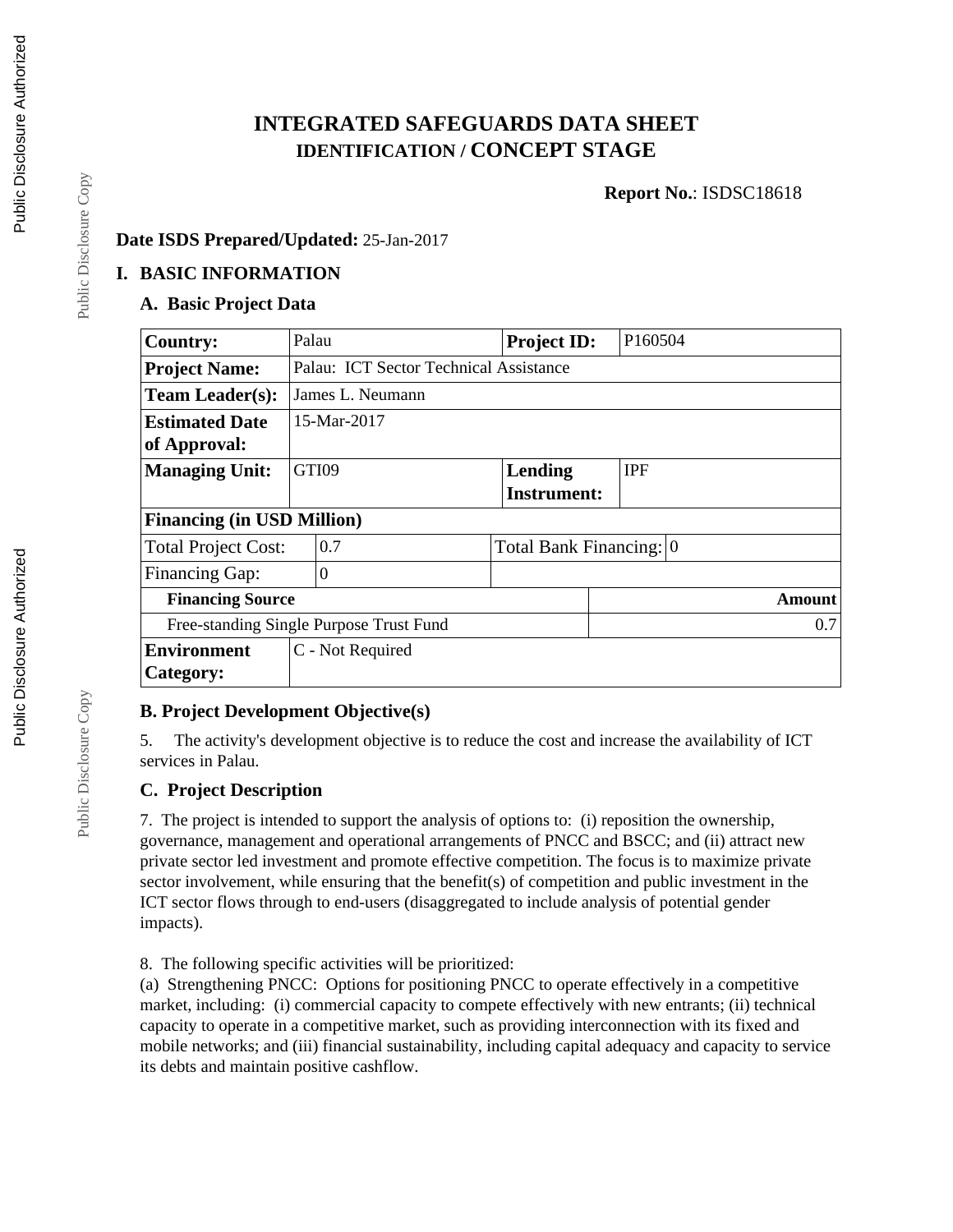(b) Repositioning PNCC and BSCC: An economic, financial (including market due diligence) and legal analysis of the assets and liabilities of PNCC and BSCC is needed to determine optimal ownership arrangements, including any asset transfer(s), which minimize financial and operational risks to Government, promote future private sector investment and maximize long-term benefits for users of ICT services. This includes consideration of obligations owed to third parties, e.g., creditors (RUS), major suppliers (O3b), other unsecured creditors and staff.

(c) Analyzing additional infrastructure needs and financing: In anticipation of the new international fiber optic cable, a review of existing domestic infrastructure is needed along with a gaps analysis to determine the minimum bundle of assets required to utilize the international submarine cable effectively and promote sector growth and development. In particular, the potential for a new or upgraded terrestrial fiber ring will be analyzed, including financing, ownership and management options.

(d) Operationalizing BSCC: Support for the operationalization of BSCC to ensure financial sustainability and the robust supply of international and domestic wholesale connectivity services. A definitive asset plan, business plan, financing, staffing arrangements, etc., is needed and will be prepared. A critical focus will be on developing implementation arrangements which minimize cashflow risks for servicing third party financing commitments and promote utilization at the lowest cost. Options such as anchor IRU contracts over international and domestic fiber infrastructure will be analyzed.

(e) Marketing the ICT sector to potential investors and international operators: As part of the evaluation of sector assets and liabilities, support is needed to promote Palau as a destination for new private sector investment. Assistance will be provided to support marketing activities and attract new market entry by private sector operators, pursuant to arrangements aimed at minimizing the monopoly problem and the need for extensive ex post regulation. The desirability of bundling the market opportunity in Palau with other connected regional markets, such as FSM, will also be prioritized.

(f) Implementing asset restructuring: Support is needed to help the Government execute its decisions for repositioning PNCC and BSCC, including consequential divestitures and/or any asset transfers. Support to prepare legal instruments, work with stakeholders to review and finalize all instruments (legislative, regulatory, governance, contractual, etc.) and to assist Government during any Congressional legislative reform processes will also be provided.

9. Government is focused on reorganizing the sector to minimize its exposure to competitive parts of the market that can be better served by the private sector, while ensuring that assets which have essential facility characteristics are held pursuant to arrangements which minimize monopoly risk and the costs of regulation. The Project will provide assistance to help identify and implement mechanisms to move the costs and risks associated with the Government's investments in core infrastructure, including e.g., the new cable system, to the private sector. Options to minimize the risk of free riding by new entrant private sector operators will also be assessed.

### **D. Project location and salient physical characteristics relevant to the safeguard analysis (if known)**

None.

# **E. Borrower's Institutional Capacity for Safeguard Policies**